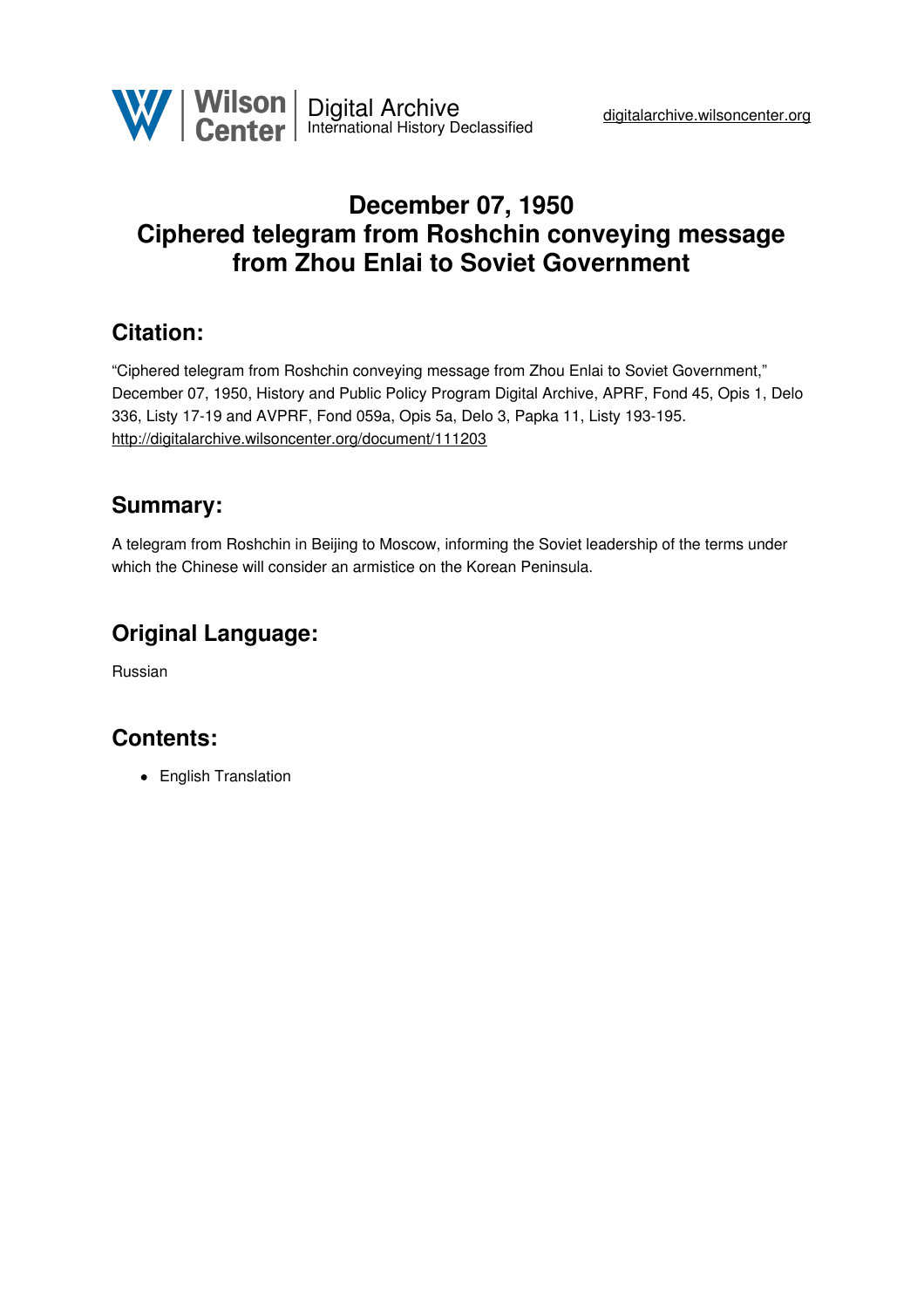CIPHERED TELEGRAM Copying Prohibited

Copies: Stalin (2), Molotov, Malenkov, Beria, Mikoyan, Kaganovich, Bulganin, Khrushchev, Vyshinsky, Gromyko, Copy.

From BeijingNo. 35379 6 hours 55 minutes 7/XII 1950

Special Nos. 2522, 2523 TOP PRIORITY SPECIAL

On December 7 at 3:00 Beijing time Zhou Enlai invited me to his [office] and transmitted the following in the name of the Chinese government:

At Lake Success representatives from India, England, Sweden and the general secretary of the UN Trygve Lie have recently appealed several times to the representative of the Chinese people's republic [General] Wu Xiuquan asking under what conditions it is possible to end the military operations in Korea.

Their aspirations are to hold the position in Korea at the 38th parallel.

Not wishing to put ourselves in a disadvantageous position and having the goal of holding the initiative in our hands and also showing assertiveness on this question, the government of the Chinese people's republic intends to give the following instruction to Wu Xiuquan for answering the representatives of India, England, Sweden and Trygve Lie:

"Military operations in Korea will be ended under the following conditions:

1. The withdrawal of all foreign troops from Korea.

2. The withdrawal of American troops from the Taiwan strait and from the territory of Taiwan.

3. The Korean question must be resolved by the Korean people themselves.

4. The participation of a representative of the Chinese people's republic in the UN and the exclusion from the UN of a representative of Jiang Jieshi [Chiang Kai-shek].

5. Convening a conference of the ministers of foreign affairs of the four great powers for the preparation of a peace treaty with Japan.

6. If the five aforementioned conditions for the cessation of military operations are accepted, the five great powers can send their representatives to convene a conference for signing the conditions of an armistice."

Zhou Enlai transmitted the enumerated conditions in written form.

Further, Zhou stated that before sending the present conditions for cessation of military operations in Korea, the Chinese government wishes that Wu Xiuquan consult with the government of the USSR and asks the Soviet government to express its opinion on this question.

Zhou Enlai earnestly asked [me] to transmit to the Soviet government that the Chinese government wishes to receive an answer today.

I stated to Zhou Enlai that what was communicated by him: the report, the conditions for ceasefire